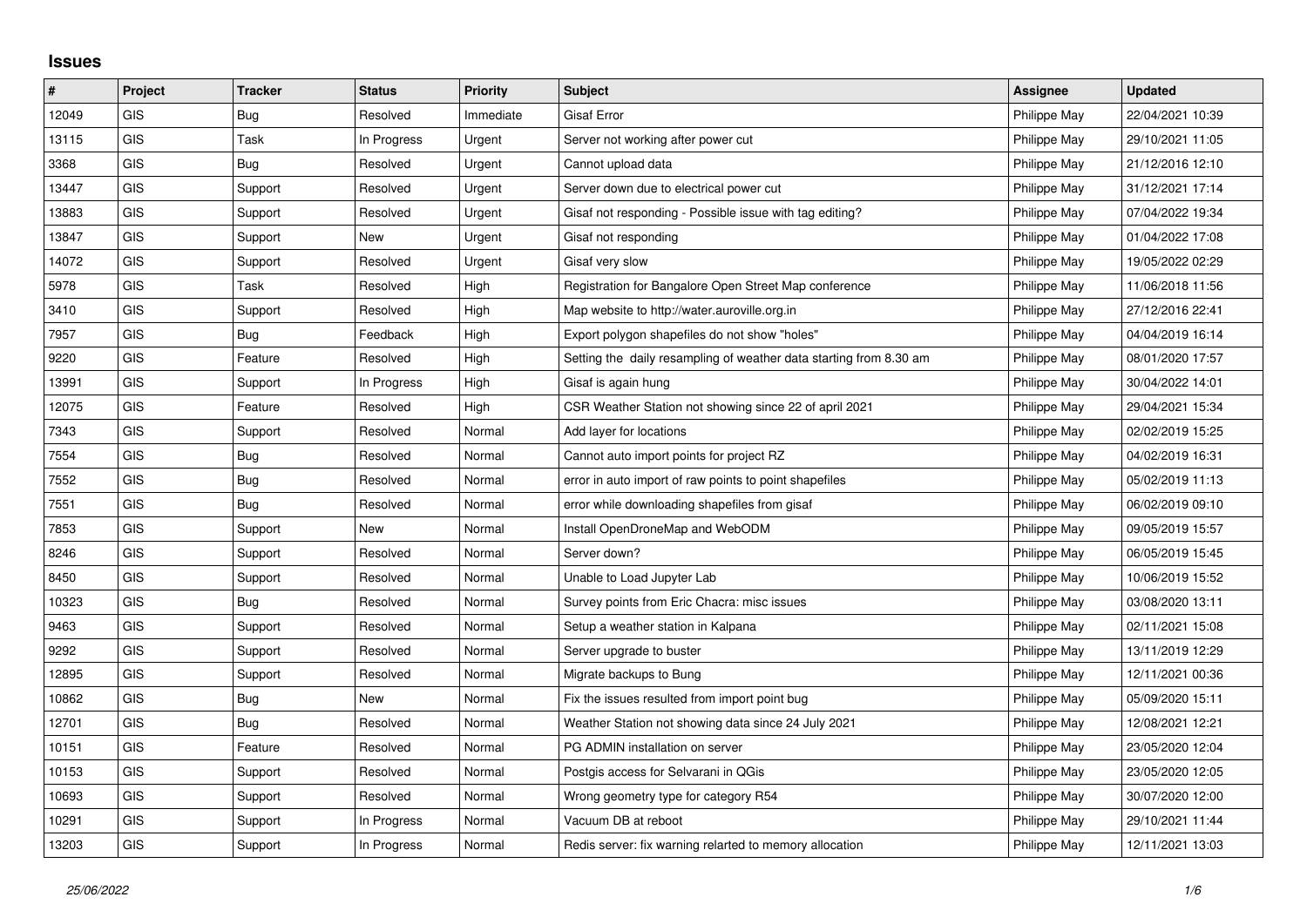| $\vert$ # | Project                             | <b>Tracker</b> | <b>Status</b> | <b>Priority</b> | <b>Subject</b>                                                       | <b>Assignee</b> | <b>Updated</b>   |
|-----------|-------------------------------------|----------------|---------------|-----------------|----------------------------------------------------------------------|-----------------|------------------|
| 13763     | <b>GIS</b>                          | Support        | Resolved      | Normal          | Gisaf not responding                                                 | Philippe May    | 11/03/2022 13:03 |
| 13982     | <b>GIS</b>                          | Support        | Resolved      | Normal          | Update server's storage                                              | Philippe May    | 06/05/2022 14:38 |
| 13132     | <b>GIS</b>                          | Bug            | Resolved      | Normal          | CSR Weather station missing data 28 nd 29 Otober 2021                | Philippe May    | 06/11/2021 12:20 |
| 6954      | <b>GIS</b>                          | Support        | Resolved      | Normal          | Create a VM for DB                                                   | Philippe May    | 10/11/2018 16:02 |
| 7161      | <b>GIS</b>                          | Support        | In Progress   | Normal          | Setup remote backup                                                  | Philippe May    | 19/12/2018 10:14 |
| 8504      | GIS                                 | Support        | Resolved      | Normal          | Clean data from the weather station                                  | Philippe May    | 04/07/2019 17:05 |
| 6494      | <b>GIS</b>                          | Support        | Resolved      | Normal          | Add CC copyright on data                                             | Philippe May    | 31/08/2018 21:19 |
| 11506     | <b>GIS</b>                          | Documentation  | New           | Normal          | Article on wells levels graphs                                       | Philippe May    | 21/12/2020 16:41 |
| 7402      | <b>GIS</b>                          | Support        | New           | Normal          | Integrate data from well probes                                      | Philippe May    | 10/01/2019 11:12 |
| 6990      | <b>GIS</b>                          | Support        | Resolved      | Normal          | Create a VM for Notebooks                                            | Philippe May    | 10/11/2018 15:57 |
| 7120      | <b>GIS</b>                          | Support        | In Progress   | Normal          | High CPU usage on the server (dom0)                                  | Philippe May    | 26/02/2019 13:10 |
| 7156      | <b>GIS</b>                          | Support        | Resolved      | Normal          | Make server boot again                                               | Philippe May    | 05/02/2019 11:13 |
| 7763      | GIS                                 | Feature        | Feedback      | Normal          | Infrastructure: migrate old-admin to the same server than gisaf      | Philippe May    | 25/02/2019 11:11 |
| 12051     | GIS                                 | Support        | New           | Normal          | Update pgadmin                                                       | Philippe May    | 22/04/2021 12:57 |
| 11486     | <b>GIS</b>                          | Feature        | New           | Normal          | Button Labels for wells details                                      | Philippe May    | 21/12/2020 10:26 |
| 13901     | GIS                                 | <b>Bug</b>     | <b>New</b>    | Normal          | Map: style of the category with status 'E' is always applied         | Philippe May    | 12/04/2022 11:01 |
| 13235     | <b>GIS</b>                          | Support        | Resolved      | Normal          | Server hardware failure (sdc hard drive)                             | Philippe May    | 19/11/2021 17:59 |
| 11898     | <b>GIS</b>                          | Support        | New           | Normal          | Add Aurogreen Weather Station                                        | Philippe May    | 17/03/2021 12:10 |
| 14090     | <b>GIS</b>                          | Feature        | Resolved      | Normal          | Move to SDDs after failure of one HDD in the RAID array of the domUs | Philippe May    | 27/05/2022 16:28 |
| 13068     | GIS                                 | Support        | Resolved      | Normal          | Migrate gisaf VM to bullseye                                         | Philippe May    | 25/10/2021 17:28 |
| 12867     | <b>GIS</b>                          | Support        | In Progress   | Normal          | Upgrade server (all virtual machines) to Debian bullseye             | Philippe May    | 25/10/2021 17:34 |
| 13885     | <b>GIS</b>                          | Bug            | Resolved      | Normal          | Wrong name showing in the list of layers in the map                  | Philippe May    | 23/04/2022 04:04 |
| 7711      | Geomatic studio<br>models for Gisaf | Feature        | Resolved      | Normal          | Add fields to component types                                        | Philippe May    | 25/02/2019 13:06 |
| 7709      | Geomatic studio<br>models for Gisaf | Feature        | Resolved      | Normal          | Waste water treatment plant improvements                             | Philippe May    | 19/03/2019 23:58 |
| 7725      | Geomatic studio<br>models for Gisaf | Feature        | Resolved      | Normal          | Add a button for generating reports                                  | Philippe May    | 25/02/2019 13:08 |
| 7710      | Geomatic studio<br>models for Gisaf | Feature        | Resolved      | Normal          | Add fields to the individual components                              | Philippe May    | 25/02/2019 13:07 |
| 13968     | Geomatic studio<br>models for Gisaf | Feature        | Resolved      | Normal          | Create layers and all for the LB records                             | Philippe May    | 28/04/2022 17:18 |
| 12646     | Geomatic studio<br>models for Gisaf | Feature        | <b>New</b>    | Normal          | Add and import new data from Johan for OFC                           | Philippe May    | 01/08/2021 19:46 |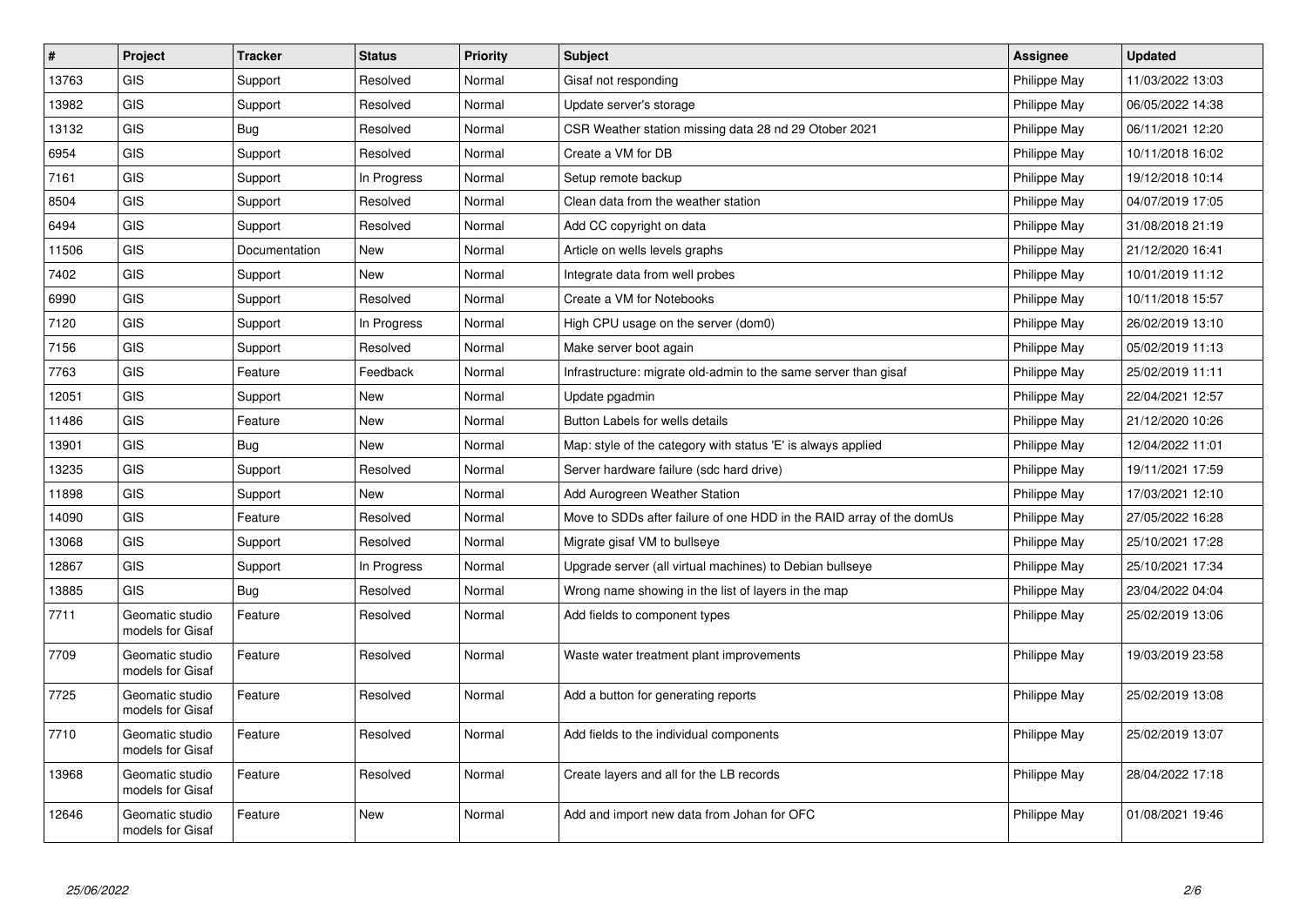| $\sharp$ | <b>Project</b>                      | <b>Tracker</b> | <b>Status</b> | <b>Priority</b> | <b>Subject</b>                                                                            | <b>Assignee</b> | <b>Updated</b>   |
|----------|-------------------------------------|----------------|---------------|-----------------|-------------------------------------------------------------------------------------------|-----------------|------------------|
| 7935     | Geomatic studio<br>models for Gisaf | Task           | Resolved      | Normal          | Template components in order                                                              | Philippe May    | 20/03/2019 15:18 |
| 7936     | Geomatic studio<br>models for Gisaf | Task           | Resolved      | Normal          | Add the wastewater type to the origin                                                     | Philippe May    | 19/03/2019 23:56 |
| 11678    | Geomatic studio<br>models for Gisaf | Feature        | New           | Normal          | Add new models for AVES                                                                   | Philippe May    | 02/02/2021 12:13 |
| 8096     | Geomatic studio<br>models for Gisaf | Task           | Resolved      | Normal          | Creating a Gkpg/shp for elevation points in Basins with category as an attribute          | Philippe May    | 24/05/2019 16:57 |
| 7696     | Geomatic studio<br>models for Gisaf | Feature        | Resolved      | Normal          | HT Cables shapefile from Johan                                                            | Philippe May    | 25/02/2019 18:54 |
| 13642    | Gisaf                               | Support        | Resolved      | Urgent          | Electrical problems: Server down                                                          | Philippe May    | 15/02/2022 09:38 |
| 9592     | Gisaf                               | Support        | Resolved      | Urgent          | Follow up migration                                                                       | Philippe May    | 19/01/2020 13:42 |
| 13985    | Gisaf                               | <b>Bug</b>     | New           | High            | Gisaf is hanged                                                                           | Philippe May    | 29/04/2022 22:15 |
| 10991    | Gisaf                               | Bug            | <b>New</b>    | Normal          | Graph of Average rainfall by month in Dashboard - limited viewing area when<br>zooming in | Philippe May    | 17/09/2020 14:49 |
| 10741    | Gisaf                               | Feature        | Resolved      | Normal          | Add a way for changing status of a feature, given its original id                         | Philippe May    | 16/09/2020 17:35 |
| 10740    | Gisaf                               | <b>Bug</b>     | Resolved      | Normal          | Change status: issue with projection system                                               | Philippe May    | 17/09/2020 14:34 |
| 10569    | Gisaf                               | Feature        | Resolved      | Normal          | Well Masterfile/Repository                                                                | Philippe May    | 19/12/2020 17:10 |
| 13766    | Gisaf                               | <b>Bug</b>     | New           | Normal          | OGCAPI: make async                                                                        | Philippe May    | 11/03/2022 14:39 |
| 3472     | Gisaf                               | Feature        | Resolved      | Normal          | Weather station graphs: choice of parameters                                              | Philippe May    | 10/03/2019 14:52 |
| 13202    | Gisaf                               | Support        | Resolved      | Normal          | Gisaf is showing error                                                                    | Philippe May    | 12/11/2021 12:59 |
| 11649    | Gisaf                               | Feature        | Resolved      | Normal          | Wells timeline dashboard misc. improvements                                               | Philippe May    | 27/01/2021 15:47 |
| 11577    | Gisaf                               | Feature        | Resolved      | Normal          | Dashboard: multiple sections per page                                                     | Philippe May    | 27/01/2021 12:37 |
| 11449    | Gisaf                               | Feature        | Resolved      | Normal          | Strip extra characters when importing survey CSV files                                    | Philippe May    | 10/12/2020 01:06 |
| 10224    | Gisaf                               | Support        | Resolved      | Normal          | Update gs.basemaps in Jupyter notebooks                                                   | Philippe May    | 14/06/2021 16:15 |
| 11886    | Gisaf                               | Support        | Resolved      | Normal          | Pandas resample deprecation warning                                                       | Philippe May    | 16/03/2021 12:49 |
| 13952    | Gisaf                               | Support        | Resolved      | Normal          | Gisaf isn't Connecting                                                                    | Philippe May    | 25/04/2022 11:27 |
| 11907    | Gisaf                               | Feature        | Resolved      | Normal          | Allow specific project list for custom models                                             | Philippe May    | 19/03/2021 16:13 |
| 11762    | Gisaf                               | Feature        | Resolved      | Normal          | Switch from Mapbox to Maplibre                                                            | Philippe May    | 20/11/2021 15:21 |
| 13258    | Gisaf                               | Bug            | Resolved      | Normal          | Missing data from AmbientWeather weather stations                                         | Philippe May    | 21/11/2021 16:50 |
| 13090    | Gisaf                               | Support        | Resolved      | Normal          | Importing error in new admin                                                              | Philippe May    | 28/10/2021 11:00 |
| 13125    | Gisaf                               | Bug            | Resolved      | Normal          | Live layers: error with no detail shown                                                   | Philippe May    | 01/11/2021 19:06 |
| 13681    | Gisaf                               | Support        | Resolved      | Normal          | Gisaf isn't Connecting                                                                    | Philippe May    | 19/02/2022 11:01 |
| 10948    | Gisaf                               | Feature        | Resolved      | Normal          | Add WMS3 server capabilities (with pygeoapi)                                              | Philippe May    | 14/09/2020 16:59 |
| 5033     | Gisaf                               | Feature        | Resolved      | Normal          | Add an option to display a base line in the bar charts                                    | Philippe May    | 04/01/2018 01:09 |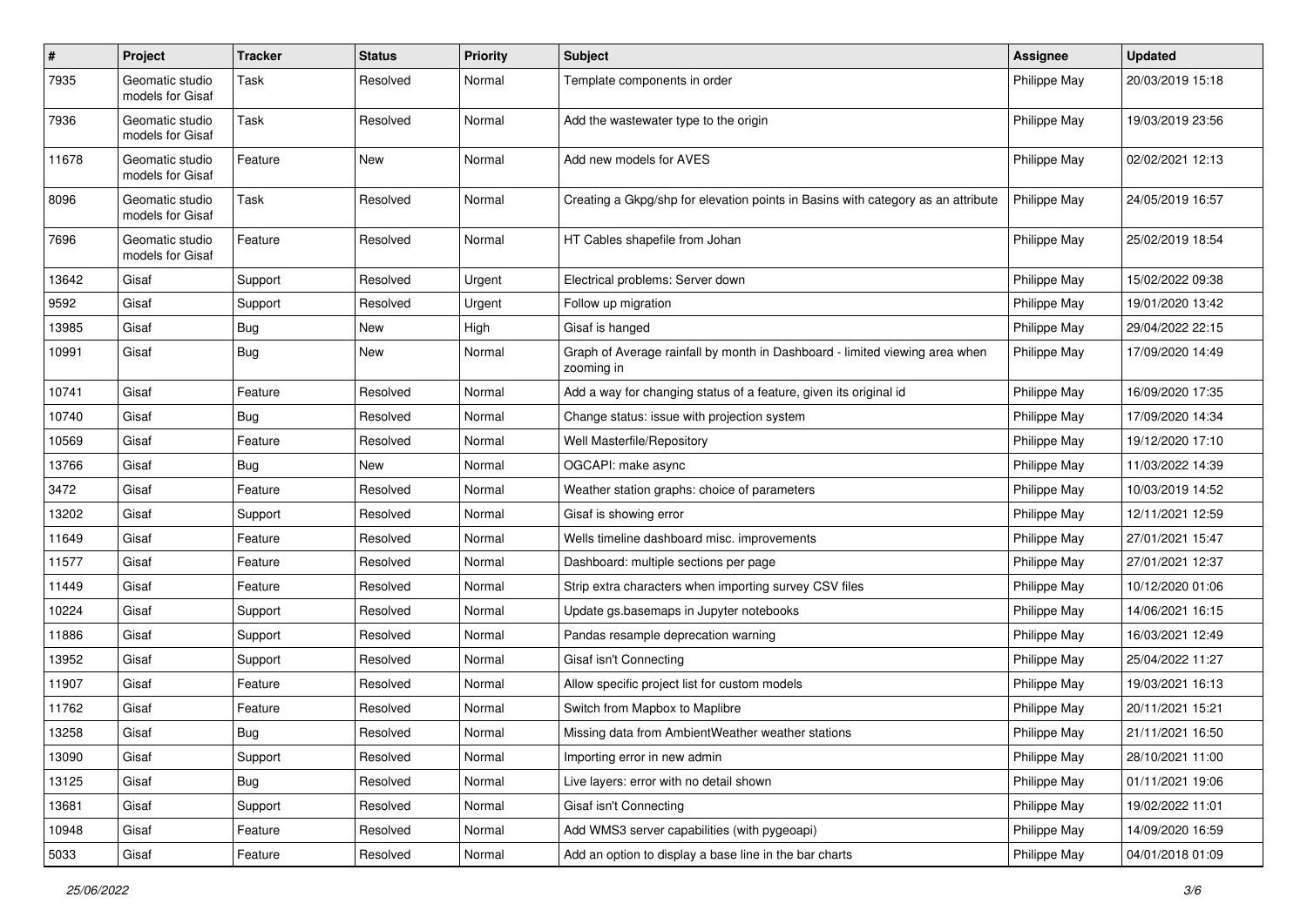| #     | Project | <b>Tracker</b> | <b>Status</b> | <b>Priority</b> | <b>Subject</b>                                                                       | <b>Assignee</b> | <b>Updated</b>   |
|-------|---------|----------------|---------------|-----------------|--------------------------------------------------------------------------------------|-----------------|------------------|
| 6069  | Gisaf   | Task           | Resolved      | Normal          | wwtp output and flow component - output                                              | Philippe May    | 22/06/2018 15:15 |
| 5974  | Gisaf   | Bug            | Resolved      | Normal          | Issues in uploading readings into GISAF using interface                              | Philippe May    | 06/02/2019 09:25 |
| 5988  | Gisaf   | Bug            | Resolved      | Normal          | problem with the flow from origin of wastewater to the component                     | Philippe May    | 08/06/2018 15:14 |
| 6538  | Gisaf   | <b>Bug</b>     | New           | Normal          | Well level: improve the form and input processing (dry checkbox)                     | Philippe May    | 12/03/2019 11:09 |
| 9036  | Gisaf   | Bug            | Resolved      | Normal          | Fix login indicator                                                                  | Philippe May    | 03/10/2019 15:15 |
| 8630  | Gisaf   | Feature        | Resolved      | Normal          | Map: add option for filter with status                                               | Philippe May    | 10/07/2019 16:49 |
| 8721  | Gisaf   | Feature        | New           | Normal          | Survey data basket: handle the case when more than one file in the basket per<br>day | Philippe May    | 14/10/2020 17:01 |
| 9483  | Gisaf   | Support        | New           | Normal          | Performance: writing gpkg is slower than shapefiles                                  | Philippe May    | 08/01/2020 11:15 |
| 7584  | Gisaf   | <b>Bug</b>     | In Progress   | Normal          | Error with large integers (graphql)                                                  | Philippe May    | 20/09/2019 10:52 |
| 7527  | Gisaf   | Feature        | Resolved      | Normal          | Give an option to resample data for graphs (eg. rain gauge)                          | Philippe May    | 07/03/2019 16:24 |
| 7813  | Gisaf   | Documentation  | Resolved      | Normal          | Including credits for ESRI basemap (Sat, Highways, Labels)                           | Philippe May    | 05/03/2019 12:39 |
| 8231  | Gisaf   | Bug            | Resolved      | Normal          | Fix status in table definition of new categories                                     | Philippe May    | 03/05/2019 17:26 |
| 8669  | Gisaf   | Feature        | Resolved      | Normal          | Groups of map layers                                                                 | Philippe May    | 26/07/2019 10:51 |
| 9749  | Gisaf   | Feature        | <b>New</b>    | Normal          | Strip extra characters in graphQL queries                                            | Philippe May    | 07/09/2020 12:48 |
| 9538  | Gisaf   | Feature        | New           | Normal          | Download shapefile of raw survey points facility - TO BE REMOVED?                    | Philippe May    | 07/01/2020 14:35 |
| 10014 | Gisaf   | Feature        | Resolved      | Normal          | Interity checks                                                                      | Philippe May    | 19/05/2020 19:23 |
| 11457 | Gisaf   | Support        | Resolved      | Normal          | Building Shed and Retaining Walls are not showing in a map                           | Philippe May    | 14/12/2020 19:52 |
| 10819 | Gisaf   | Bug            | Resolved      | Normal          | Evergreen well: popup showing "null" instead of location, status, type               | Philippe May    | 23/08/2020 23:44 |
| 9493  | Gisaf   | <b>Bug</b>     | Resolved      | Normal          | Plotly png download resize frame                                                     | Philippe May    | 26/12/2019 16:37 |
| 10360 | Gisaf   | <b>Bug</b>     | Resolved      | Normal          | Cannot import survey: accuracy issue                                                 | Philippe May    | 17/06/2020 01:29 |
| 10306 | Gisaf   | <b>Bug</b>     | Resolved      | Normal          | Logout not working                                                                   | Philippe May    | 11/06/2020 12:13 |
| 8756  | Gisaf   | Bug            | Resolved      | Normal          | Map: handle errors when layers (eg, in base maps) don't actually exist               | Philippe May    | 02/08/2019 16:40 |
| 10337 | Gisaf   | <b>Bug</b>     | Resolved      | Normal          | Custom layers with a "status" column not displayed on the map                        | Philippe May    | 13/06/2020 17:36 |
| 9944  | Gisaf   | Feature        | Resolved      | Normal          | Admin: manage categories                                                             | Philippe May    | 10/04/2020 12:06 |
| 9789  | Gisaf   | Feature        | New           | Normal          | Login: put in a dialog                                                               | Philippe May    | 28/02/2020 04:28 |
| 10364 | Gisaf   | Support        | New           | Normal          | Reconcile the reconciliations                                                        | Philippe May    | 17/06/2020 17:27 |
| 10829 | Gisaf   | <b>Bug</b>     | Resolved      | Normal          | Missing symbols                                                                      | Philippe May    | 24/08/2020 12:34 |
| 10830 | Gisaf   | Bug            | Resolved      | Normal          | Import issue with raw survey points                                                  | Philippe May    | 30/08/2020 14:45 |
| 10182 | Gisaf   | Feature        | Resolved      | Normal          | Function to change status of surveyed features                                       | Philippe May    | 15/07/2020 15:10 |
| 10180 | Gisaf   | <b>Bug</b>     | Resolved      | Normal          | Error importing Johan's shapefile                                                    | Philippe May    | 27/05/2020 15:34 |
| 9509  | Gisaf   | Feature        | Resolved      | Normal          | Update angular-plotly to 1.5.0                                                       | Philippe May    | 04/01/2020 12:05 |
| 9510  | Gisaf   | Feature        | Resolved      | Normal          | Automatically resample to daily when there's too much data                           | Philippe May    | 01/01/2020 14:12 |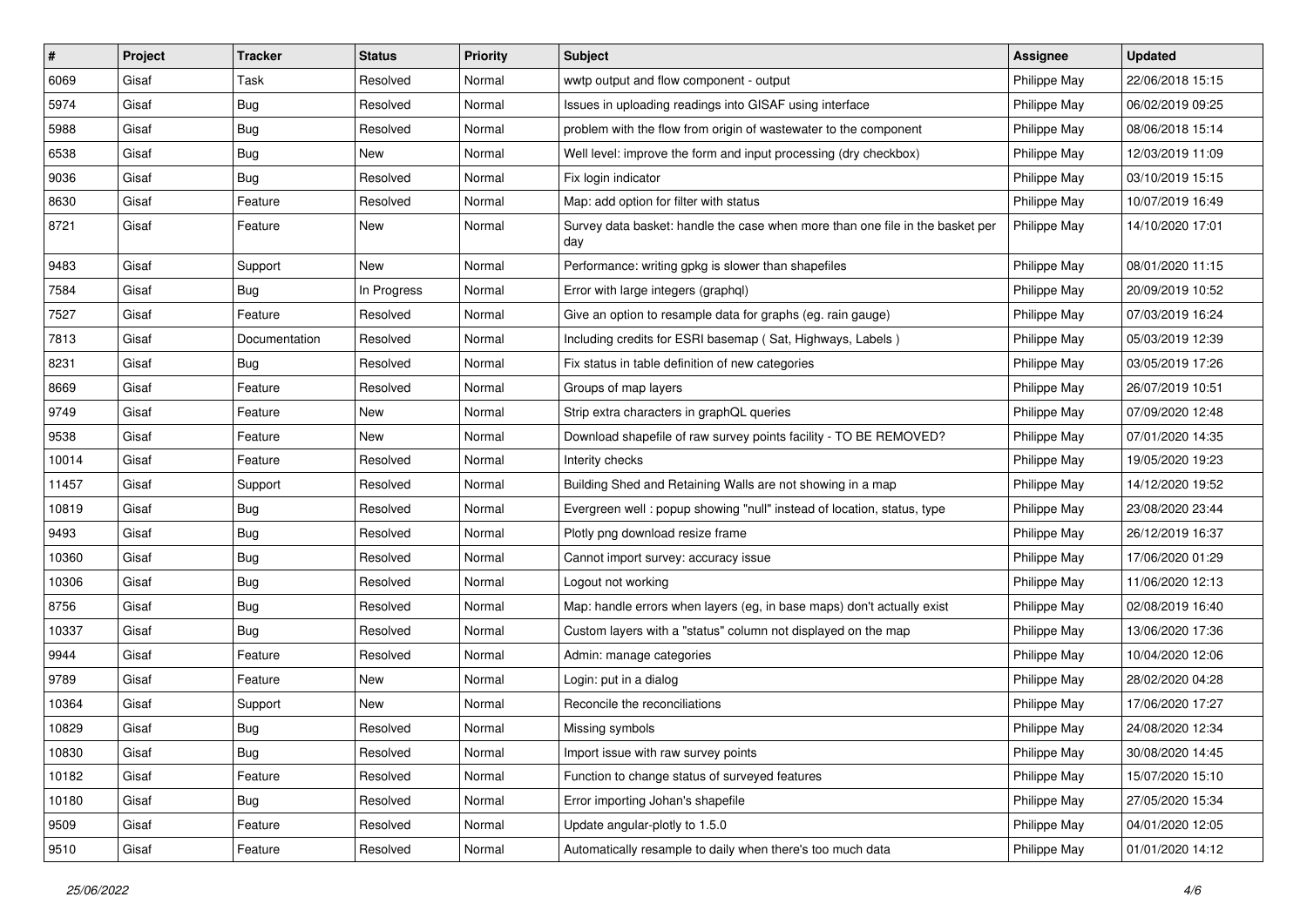| #     | Project | <b>Tracker</b> | <b>Status</b> | <b>Priority</b> | <b>Subject</b>                                                                                               | <b>Assignee</b> | <b>Updated</b>   |
|-------|---------|----------------|---------------|-----------------|--------------------------------------------------------------------------------------------------------------|-----------------|------------------|
| 9563  | Gisaf   | Feature        | Resolved      | Normal          | Live layers: add option to link to a map feature                                                             | Philippe May    | 12/01/2020 22:22 |
| 9516  | Gisaf   | Feature        | Resolved      | Normal          | Map: add option to grab link to the selected feature                                                         | Philippe May    | 02/01/2020 15:42 |
| 9517  | Gisaf   | Feature        | Resolved      | Normal          | Tags: add location                                                                                           | Philippe May    | 03/01/2020 11:54 |
| 9519  | Gisaf   | <b>Bug</b>     | Resolved      | Normal          | Map info: fix icons                                                                                          | Philippe May    | 02/01/2020 13:11 |
| 9552  | Gisaf   | Documentation  | Resolved      | Normal          | Weekly resampling - Starts on mondays                                                                        | Philippe May    | 25/07/2020 17:12 |
| 9466  | Gisaf   | Support        | Resolved      | Normal          | Rename "altitude" to "elevation"                                                                             | Philippe May    | 08/01/2020 11:27 |
| 9465  | Gisaf   | <b>Bug</b>     | Resolved      | Normal          | Export plots to PNG missing axis labels                                                                      | Philippe May    | 08/01/2020 11:35 |
| 9534  | Gisaf   | Feature        | Resolved      | Normal          | GeoJson store: systematically use geodataframes                                                              | Philippe May    | 07/01/2020 16:51 |
| 9603  | Gisaf   | <b>Bug</b>     | New           | Normal          | Map: clean memory after removing layer                                                                       | Philippe May    | 20/01/2020 13:05 |
| 9602  | Gisaf   | Bug            | Resolved      | Normal          | Map: ability to cancel download                                                                              | Philippe May    | 20/01/2020 18:32 |
| 12688 | Gisaf   | Support        | Resolved      | Normal          | Layers are not visible                                                                                       | Philippe May    | 10/08/2021 10:03 |
| 12491 | Gisaf   | Feature        | Resolved      | Normal          | Measure distances on the map                                                                                 | Philippe May    | 11/07/2021 11:51 |
| 10400 | Gisaf   | Bug            | Resolved      | Normal          | Map search: works only once                                                                                  | Philippe May    | 24/06/2020 12:05 |
| 11071 | Gisaf   | Support        | New           | Normal          | Reconciliation: cannot find some points                                                                      | Philippe May    | 01/10/2020 13:03 |
| 10407 | Gisaf   | Bug            | Resolved      | Normal          | Live layer DXF export: missing reprojection                                                                  | Philippe May    | 23/06/2020 04:24 |
| 11081 | Gisaf   | Support        | New           | Normal          | Gisaf doesn't allowed multiple reconciliation                                                                | Philippe May    | 01/10/2020 15:00 |
| 10675 | Gisaf   | Feature        | Resolved      | Normal          | Add attribution on map                                                                                       | Philippe May    | 04/07/2021 13:58 |
| 10213 | Gisaf   | Bug            | Resolved      | Normal          | Point showing in the reconciliation pop-up but error while reconciling                                       | Philippe May    | 26/06/2020 14:37 |
| 10123 | Gisaf   | <b>Bug</b>     | Resolved      | Normal          | Basket Upload: store not saved                                                                               | Philippe May    | 19/05/2020 17:36 |
| 10122 | Gisaf   | <b>Bug</b>     | Resolved      | Normal          | Reconciliation: missing categories                                                                           | Philippe May    | 19/05/2020 02:53 |
| 10125 | Gisaf   | Bug            | Resolved      | Normal          | Feature with Status other than existing, not showing in the map (example: future<br>building outline)        | Philippe May    | 20/05/2020 04:05 |
| 10214 | Gisaf   | Support        | <b>New</b>    | Normal          | Multiple Reconciliations                                                                                     | Philippe May    | 27/05/2020 16:12 |
| 10140 | Gisaf   | <b>Bug</b>     | New           | Normal          | Admin: sort out manager role                                                                                 | Philippe May    | 19/05/2020 19:22 |
| 10149 | Gisaf   | <b>Bug</b>     | Resolved      | Normal          | Import basket: fix authorization auto import                                                                 | Philippe May    | 09/06/2020 23:09 |
| 10152 | Gisaf   | Feature        | Resolved      | Normal          | wells list in Measures Tab with only wells having measures                                                   | Philippe May    | 10/06/2020 15:05 |
| 10289 | Gisaf   | <b>Bug</b>     | Resolved      | Normal          | New basket: cannot import raingauge Excel sheet                                                              | Philippe May    | 11/06/2020 12:17 |
| 10439 | Gisaf   | Bug            | Resolved      | Normal          | Reconciliation: use categories instead of layers                                                             | Philippe May    | 27/06/2020 05:21 |
| 10331 | Gisaf   | Feature        | Resolved      | Normal          | Reconciliation: sort layer by alphabetical order                                                             | Philippe May    | 12/06/2020 17:45 |
| 10536 | Gisaf   | Feature        | Resolved      | Normal          | Migrate PlottableModel.Actions.download_csv_value to plugins                                                 | Philippe May    | 15/07/2020 15:07 |
| 10539 | Gisaf   | <b>Bug</b>     | Resolved      | Normal          | New basket admin: the metadata (surveyor, etc) aren't populated from raw<br>points when importing shapefiles | Philippe May    | 15/07/2020 15:02 |
| 10728 | Gisaf   | <b>Bug</b>     | Resolved      | Normal          | Cannot download CSV for values                                                                               | Philippe May    | 03/08/2020 15:49 |
| 10920 | Gisaf   | Feature        | Resolved      | Normal          | Add option to display labels on the map                                                                      | Philippe May    | 07/09/2020 11:54 |